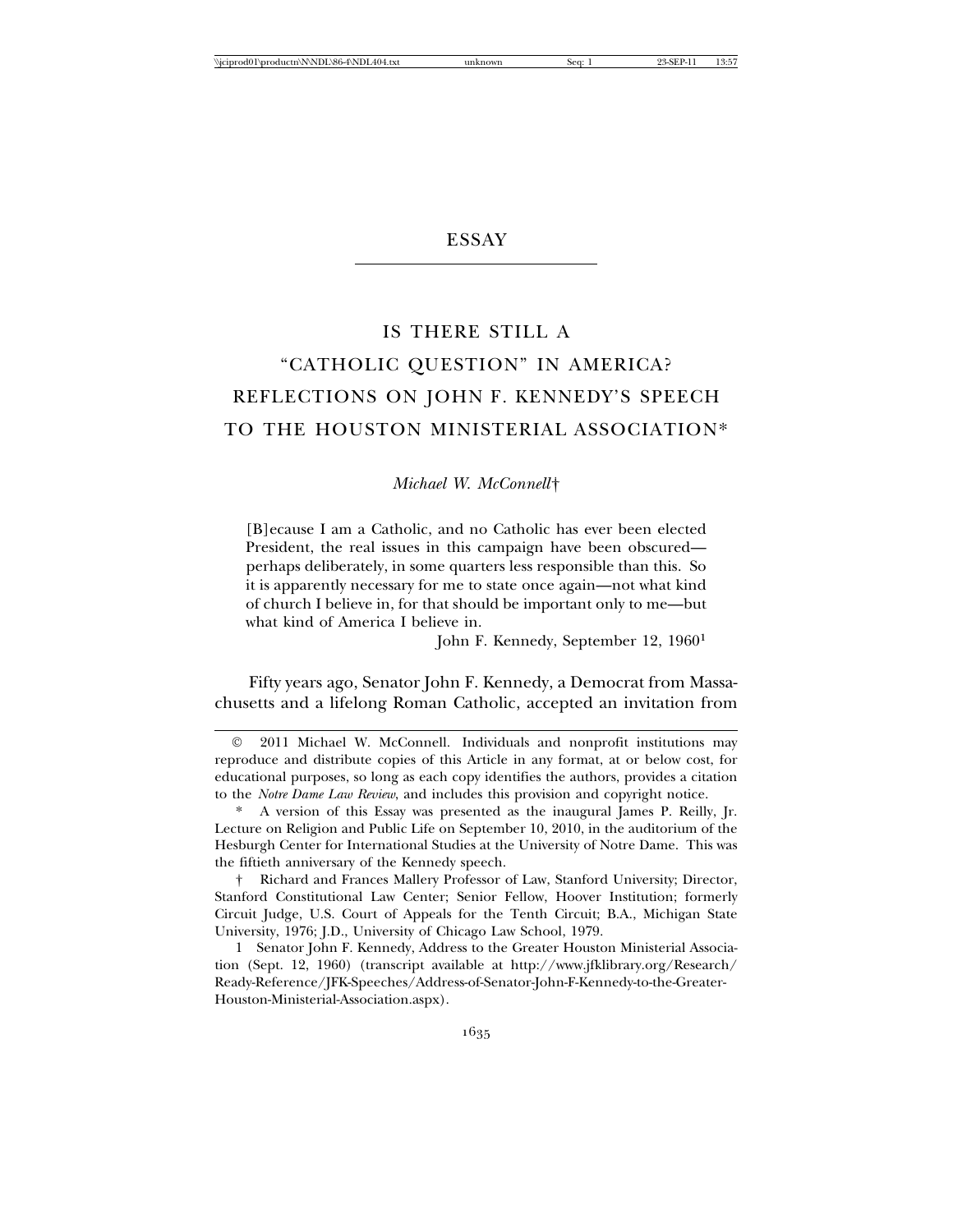the Greater Houston Ministerial Association, a group of Protestant, predominantly Southern Baptist clergymen, to address what was then called "the Catholic Question" in American politics: could an adherent to the Roman Catholic religion be elected president of the United States?

At a distance of fifty years, the very question may seem antiquated and distasteful—a whiff of a bigotry now overcome, not least as a result of Kennedy's well chosen words, as well as his exemplary performance as the first Catholic president of the United States. Today, some 161 members of Congress are Catholics—30.1% of the federal legislature—despite an adult American population that is only 23.9% Catholic.2 Catholics are even more heavily represented among U.S. governors. Twenty-one governors, or forty-two percent of the total, are Catholics.3 Evidently, Americans trust Catholics to be their representatives and executives even more than they do most other religions. Most remarkably of all, fully two-thirds of the U.S. Supreme Court justices are Catholics, while not a single justice is a member of a Protestant denomination.4 Vice President Joe Biden is a Catholic.5 So are former House Speaker Nancy Pelosi<sup>6</sup> and the 2004 Democratic presidential candidate, John Kerry.7

The Catholicism of these leaders has not been an issue, at least not in the way it was an issue for John F. Kennedy, and before him for Al Smith, the Democratic party's candidate for President in 1928.<sup>8</sup> Then, the fear was that Catholic officeholders might be too obedient to the teachings of their Church.9 Today, to the extent the Catholicism of a candidate is even noticed, it is more likely that people won-

<sup>2</sup> David Masci & Tracy Miller, *Faith on the Hill: 2008*, PEW F. (Dec. 19, 2008), http://pewforum.org/Government/Faith-on-the-Hill-The-Religious-Affiliations-of-Members-of-Congress.aspx.

<sup>3</sup> *See Biographies of Current Governors*, NAT'L GOVERNORS ASS'N, http://www.nga. org/portal/site/nga/menuitem.42b929b1a5b9e4eac3363d10501010a0/?vgnextoid= d54c8aaa2ebbff00VgnVCM1000001a01010aRCRD&vgnextfmt=curgov (last visited June 18, 2011) (providing links to biographies of current governors).

<sup>4</sup> *See* Adam Liptak, *Stevens, the Only Protestant on the Supreme Court*, N.Y. TIMES, Apr. 10, 2010, http://www.nytimes.com/2010/04/11/weekinreview/11liptak.html. Justice Stevens was replaced by Justice Elena Kagan, who is Jewish.

<sup>5</sup> *See* Amy Sullivan, *Does Biden Have a Catholic Problem?*, TIME, Sept. 13, 2008, http://www.time.com/time/politics/article/0,8599,1840965,00.html.

<sup>6</sup> Nico Pitney, *Pelosi Blasts McCain over Anti-Catholic Pastor*, HUFFINGTON POST (Mar. 6, 2008, 4:33 PM), http://www.huffingtonpost.com/2008/03/06/pelosi-blastsmccain-over\_n\_90302.html.

<sup>7</sup> *About John Kerry*, JOHNKERRY.COM, http://johnkerry.com/pages/about (last visited June 18, 2011).

<sup>8</sup> *See* SHAUN A. CASEY, THE MAKING OF A CATHOLIC PRESIDENT 5 (2009).

<sup>9</sup> *See id.* at 138–39.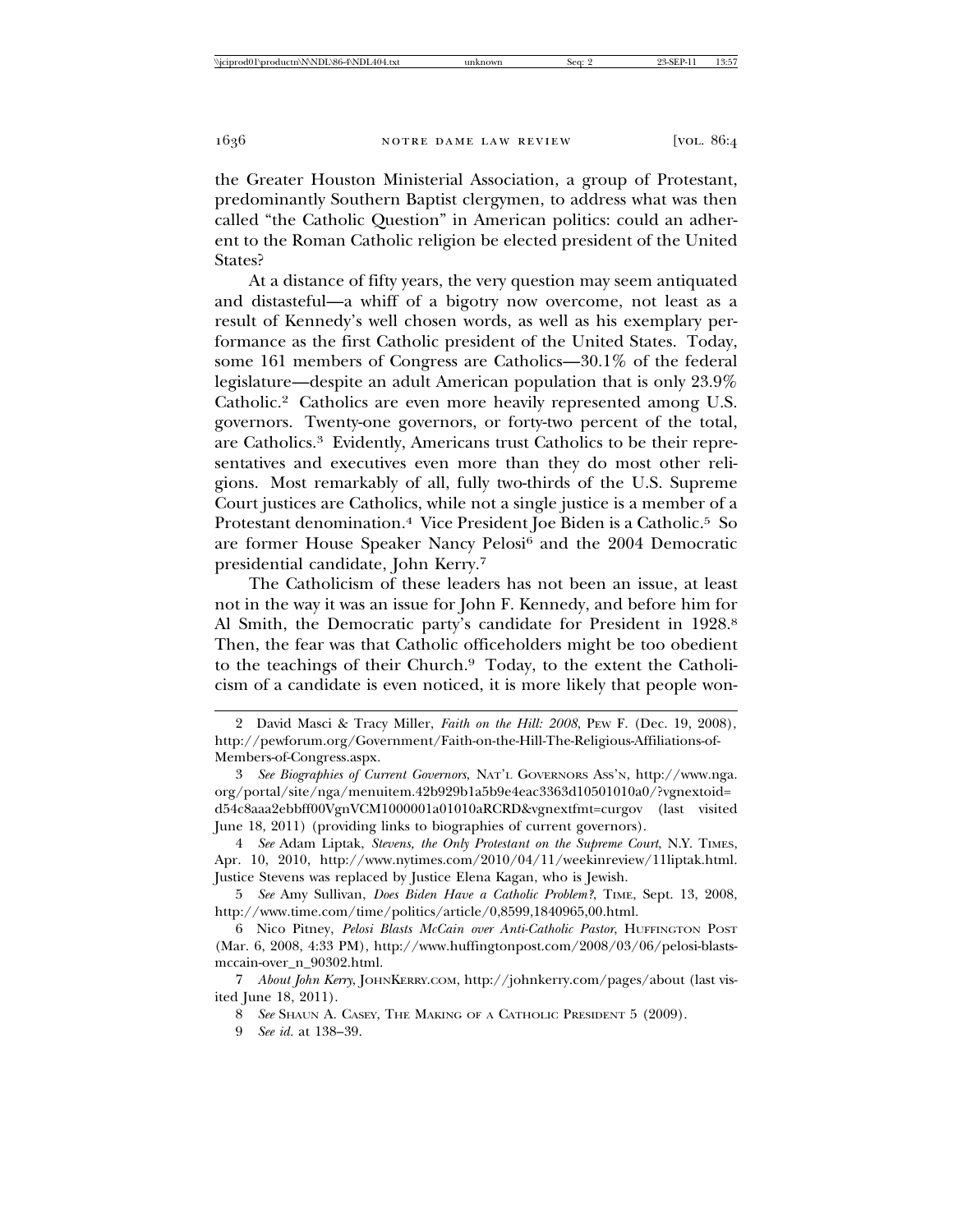der how these public figures can square their professed Catholicism with their evident lack of agreement with much that the Church teaches.10 Pelosi, Biden, and Kerry, for example, are ardent supporters of the freedom to have an abortion, which the Church regards as an evil.11

Of course, a lot has changed since 1960. The nation has changed. Americans today are more religiously diverse<sup>12</sup> and more tolerant at least in some ways.13 The great religious divide has shifted from Protestant/Catholic to secular/religious.14 Today there may be more tension between more and less observant or orthodox believers within religious denominations than there is between those denominations.

Catholic doctrine has changed. Just a few years after Kennedy gave his speech, the great council at Vatican II largely adopted American notions of religious freedom and church-state separation,15 thus putting to rest one of the most vexing issues facing Catholic candidates like Kennedy.

And Catholic Americans have changed. For the worse as well as for the better, Catholics have come to resemble Protestants. When Kennedy spoke, Catholics attended church more often than Protestants did.16 Now those rates are about the same.17 And Catholics now pay about as much attention to church teachings as Protestants do. Recent polls by the Pew Research Center have shown that Catholic attitudes toward such issues as abortion and homosexuality differ

<sup>10</sup> *See, e.g.*, Neela Banerjee, *Backing Abortion Rights While Keeping the Faith*, N.Y. TIMES, Feb. 27, 2007, http://www.nytimes.com/2007/02/27/us/27choice.html.

<sup>11</sup> *See* CATECHISM OF THE CATHOLIC CHURCH §§ 2270–2271, at 547–48 (2d ed. 2000).

<sup>12</sup> *See* Joanne Beckman, *Religion in Post-World War II America*, NAT'L HUMAN. CENTER, http://nationalhumanitiescenter.org/tserve/twenty/tkeyinfo/trelww2.htm (last updated Oct. 2000).

<sup>13</sup> *See* ALAN WOLFE, ONE NATION, AFTER ALL 278 (1998).

<sup>14</sup> *See* JAMES DAVISON HUNTER, CULTURE WARS 45–46 (1991).

<sup>15</sup> *See* SECOND VATICAN ECUMENICAL COUNCIL, DIGNITATIS HUMANAE [DECLARATION ON RELIGIOUS FREEDOM] ¶ 2 (1965), *available at* http://www.vatican.va/archive/hist\_ councils/ii\_vatican\_council/documents/vat-ii\_decl\_19651207\_dignitatis-humanae\_ en.html ("The council further declares that the right to religious freedom has its foundation in the very dignity of the human person . . . .").

<sup>16</sup> *See* Lydia Saad, *Churchgoing Among U.S. Catholics Slides to Tie Protestants*, GAL-LUP (Apr. 9, 2009), http://www.gallup.com/poll/117382/church-going-amongcatholics-slides-tie-protestants.aspx.

<sup>17</sup> *See id.*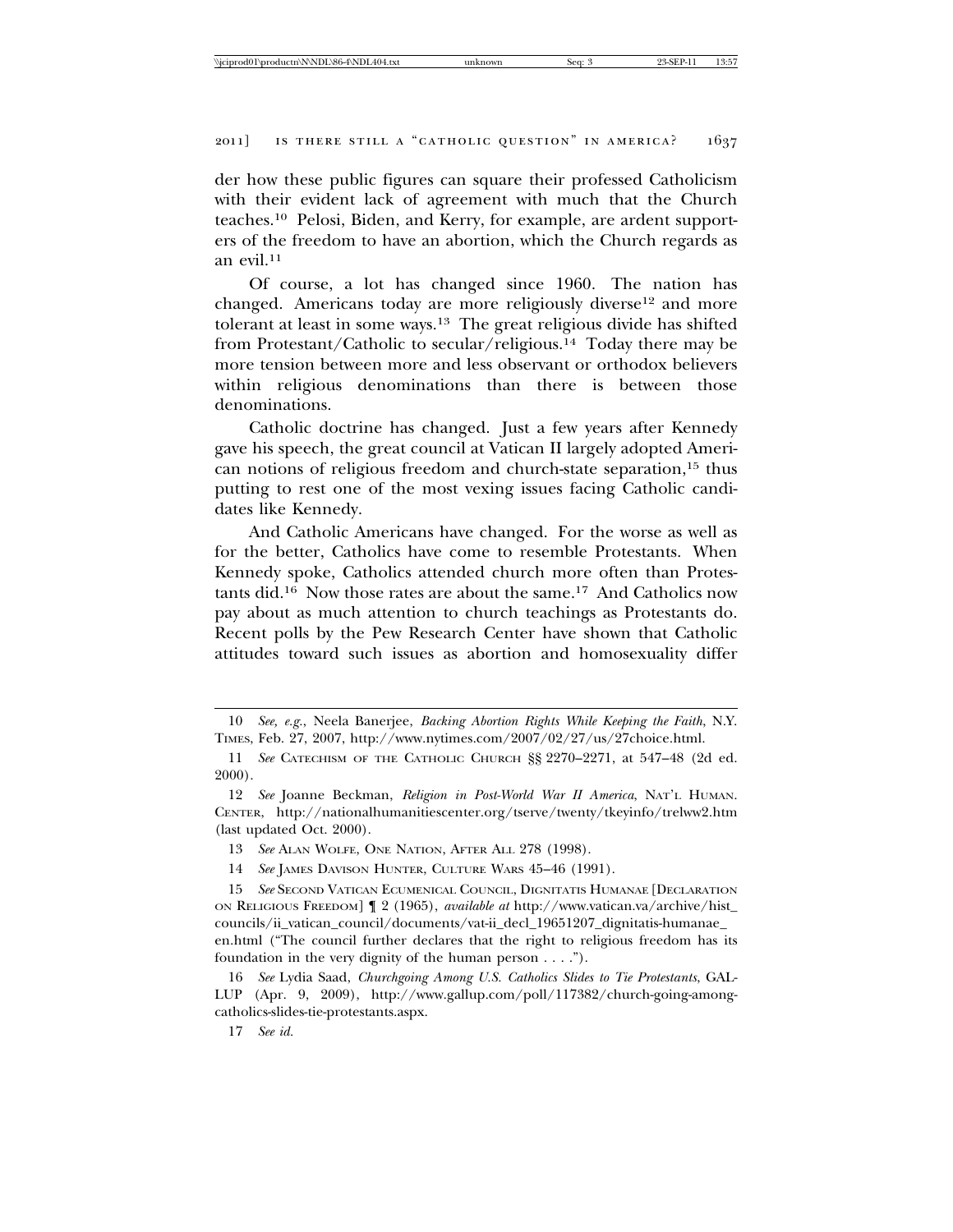hardly at all from the general population.<sup>18</sup> In fact, according to Gallup polls, today conservative and evangelical Protestants are more likely to agree with many Catholic teachings than Catholics are.19 So we are in a different world than the one facing John F. Kennedy as a Catholic American running for President in 1960.

To understand his speech, it is necessary to go back and discover anew why so many thoughtful people in 1960 believed there might be concerns about electing a Roman Catholic as president of the United States. This perspective may enable us to reflect upon Senator Kennedy's response, and what it might portend for the vexing question of religion and politics in a liberal republic even today. Let us consider what some historians have called the oldest prejudice in America,<sup>20</sup> the history of anti-Catholicism in the United States.

At the time of the Founding, there were about 30,000 Catholics in the United States—less than one percent of the population.21 Most lived in the state of Maryland, which had been founded as a refuge for Catholics from British oppression.22 There was no Catholic church south of Maryland before the signing of the Constitution.<sup>23</sup> Some Founders preferred to keep Catholics out of the new nation. In 1777, when New York was drafting its first state Constitution, John Jay—coauthor of *The Federalist Papers* and first Chief Justice of the United States—led an effort to exclude Catholics from citizenship, unless they forswore belief in transubstantiation and allegiance to the pope.24 Such anti-Catholic attitudes in the minds of early Americans stemmed from deeply engrained association of Catholics with the

21 *See* ROBERT T. HANDY, A CHRISTIAN AMERICA 51 (2d rev. ed. 1984).

<sup>18</sup> *See A Portrait of American Catholics on the Eve of Pope Benedict's Visit*, PEW RES. CENTER (Mar. 27, 2008), http://pewresearch.org/pubs/778/a-portrait-of-americancatholics-on-the-eve-of-pope-benedicts-visit.

<sup>19</sup> *See* Jeffrey M. Jones, *Preaching to Another Church's Choir?*, GALLUP (Apr. 26, 2005), http://www.gallup.com/poll/16027/Preaching-Another-Churchs-Choir.aspx.

<sup>20</sup> *See, e.g.*, JOHN TRACY ELLIS, AMERICAN CATHOLICISM 151 (2d rev. ed. 1969) (recognizing "the prejudice against your Church as the deepest bias in the history of the American people" (quoting Professor Arthur M. Schlesinger, Sr.)).

<sup>22</sup> *See* JOHN O'KANE MURRAY, A POPULAR HISTORY OF THE CATHOLIC CHURCH IN THE UNITED STATES 138 (10th ed. 1892). The first Bishop of Baltimore estimated in 1790 that the number of Catholics in Maryland was 16,000. *See* J.F. Regis Canevin, *Loss and Gain in the Catholic Church in the United States (1800–1916)*, 2 CATH. HIST. REV. 377, 380 (1917).

<sup>23</sup> *See First Catholic Church in Virginia*, HIST. MARKER DATABASE (June 21, 2008), http://www.hmdb.org/marker.asp?marker=8475; *History of the Diocese of Charleston*, CATH. DIOCESE CHARLESTON (Jan. 2011), http://www.catholic-doc.org/doc-history. php.

<sup>24</sup> *See* CHARLES LINCOLN, THE CONSTITUTIONAL HISTORY OF NEW YORK 451 (1906); *see also* JOHN JAY & SARA LIVINGSTON JAY, SELECTED LETTERS OF JOHN JAY AND SARA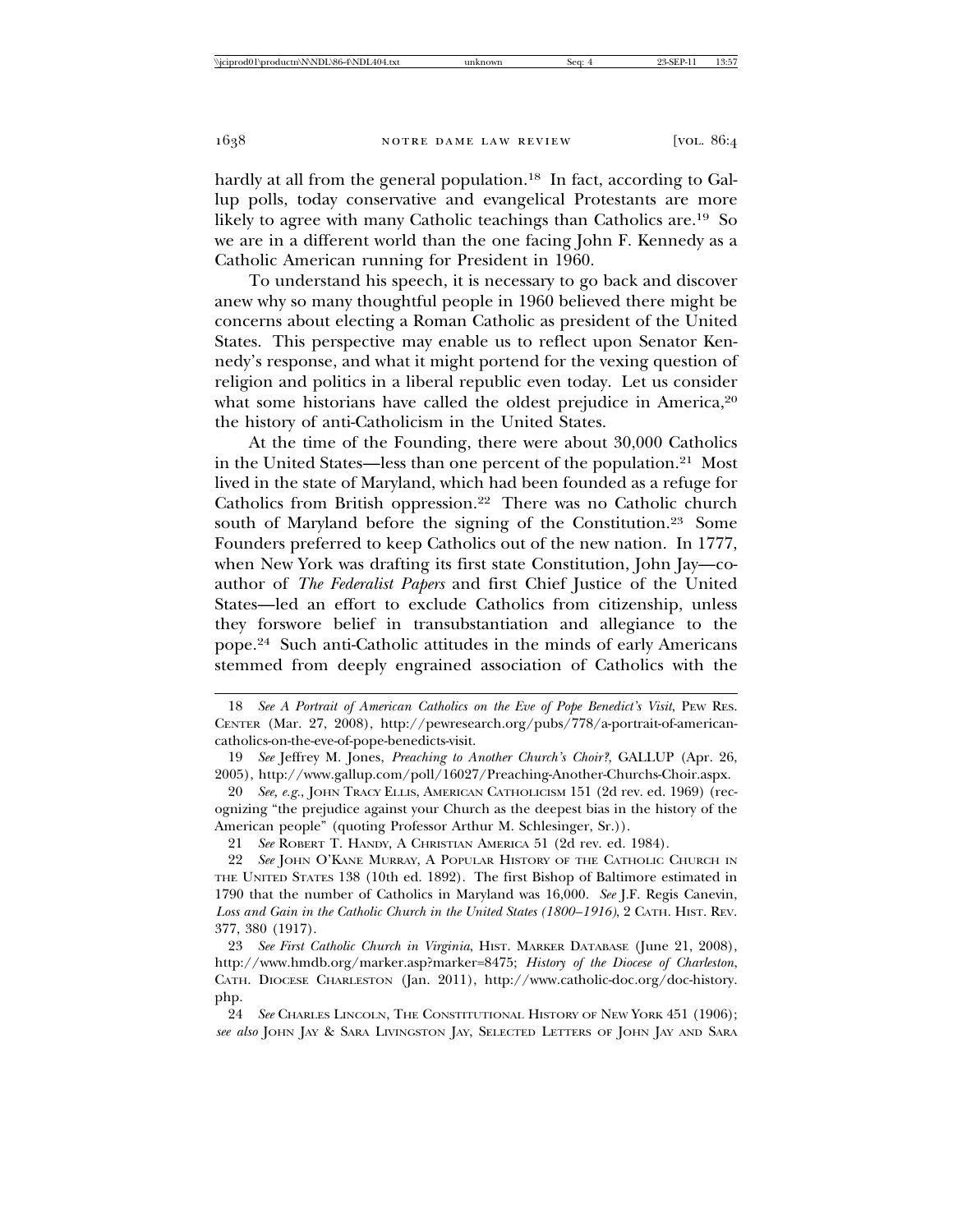royal absolutism of the last Catholic king, James II,25 the oppression of Protestants in France after the revocation of the edict of Nantes<sup>26</sup> and opposition to studying the Bible in the vernacular.27

Nevertheless, relations with the Catholic minority were relatively peaceful until the 1830s, when Catholic immigrants, especially those from Ireland, began pouring into this country in large numbers.28 Soon there were anti-Catholic riots,<sup>29</sup> Catholic churches were burned,<sup>30</sup> and Catholic students were beaten in public schools for refusing to use the King James Bible or the Protestant version of the Lord's Prayer.<sup>31</sup> By the 1850s, the nativist and anti-Catholic Know Nothing Party had gained power in a number of states.32 After the Civil War, President Ulysses S. Grant predicted the new divide would be between Protestants and Catholics, or as he put it, "between patriotism and intelligence on one side, and superstition, ambition, and ignorance on the other."33

The Catholic Church did not help matters when Pope Pius IX issued a *Syllabus of Errors*34 seemingly condemning liberalism, freedom of religion, separation of church and state, and even Americanism.35 For example, the *Syllabus* condemned as an error the teaching that "[e]very man is free to embrace and profess that religion which, guided by the light of reason, he shall consider true."36 Nor did the

28 *See* Jeffries & Ryan, *supra* note 27, at 303. **R**

29 *See id.* at 300.

30 *See* Margaret E. Fitzgerald, *The Philadelphia Nativist Riots*, ANCIENT ORD. HIBER-NIANS—DIVISION 51, http://www.aoh51fishtown.com/id21.html (last updated June 11, 2011).

31 *See* Jeffries & Ryan, *supra* note 27, at 300; *see also* Commonwealth v. Cooke, 7 **R** AM. L. REG. 417, 418, 426 (Mass. Police Ct. 1859) (acquitting teacher charged with assault for beating Catholic school boy for refusing to recite the Ten Commandments from the King James Bible).

32 *See* LLOYD P. JORGENSON, THE STATE AND THE NON-PUBLIC SCHOOL, 1825–1925, at 28–30 (1987).

33 Ulysses S. Grant, Speech to the Veterans of the Army of the Tennessee (Sept. 25, 1875), *quoted in The Week*, NATION, Oct. 7, 1875, at 1, 1.

34 *See* PIUS IX, SYLLABUS OF ERRORS (1864), *available at* http://www.papalencyclicals.net/Pius09/p9syll.htm.

35 *See id.*

36 *Id.*

LIVINGSTON JAY app. at 295 (Landa M. Freeman et al. eds., 2005) (discussing the Huguenot roots of Jay's antagonism to Roman Catholicism).

<sup>25</sup> JOHN T. MCGREEVY, CATHOLICISM AND AMERICAN FREEDOM 170 (2003).

<sup>26</sup> *See Edict of Nantes*, ENCYC. BRITANNICA (2011), http://www.britannica.com/ EBchecked/topic/402718/Edict-of-Nantes.

<sup>27</sup> *See* DIANE RAVITCH, THE GREAT SCHOOL WARS 45 (1974); John C. Jeffries, Jr. & James E. Ryan, *A Political History of the Establishment Clause*, 100 MICH. L. REV. 279, 300 (2001).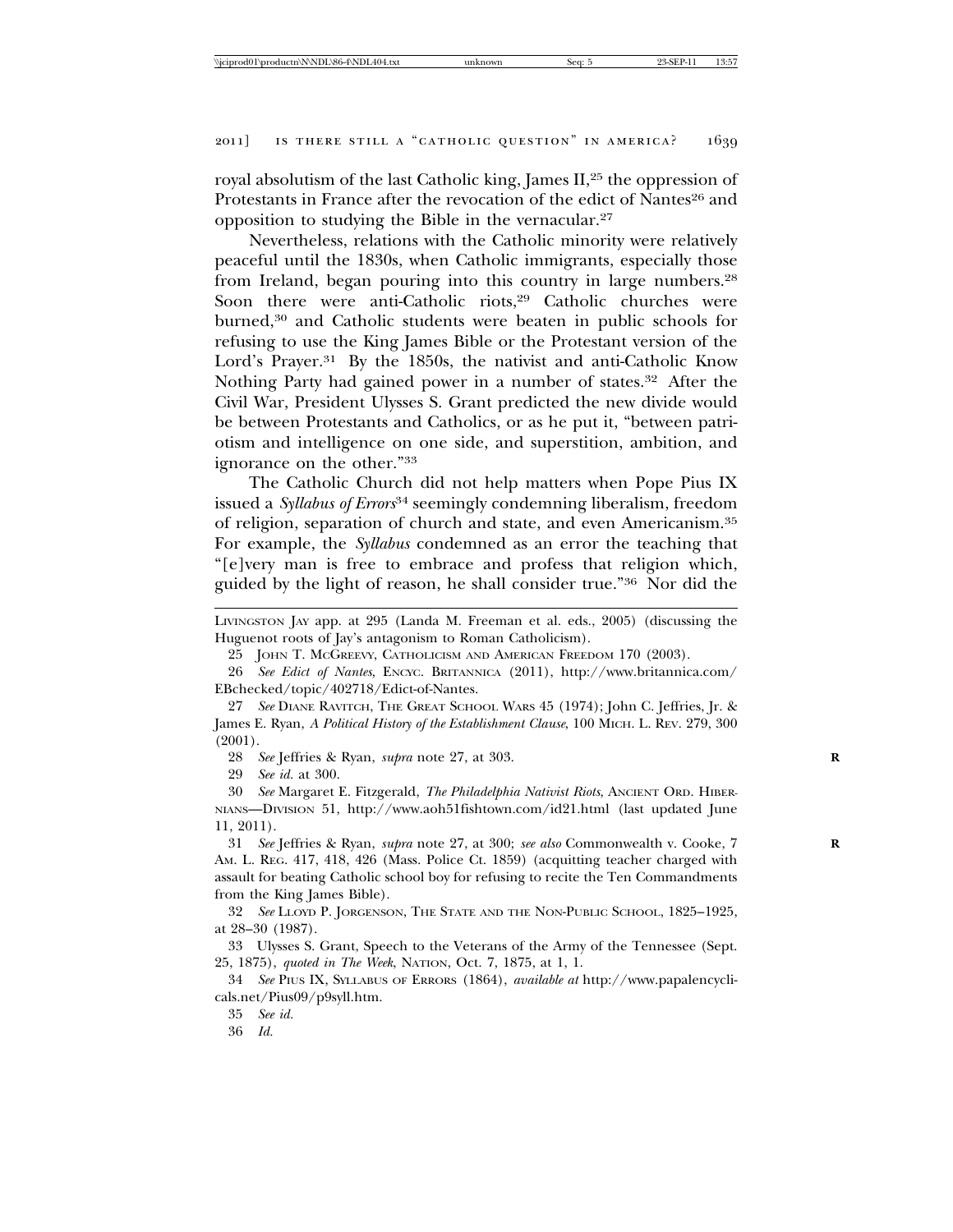Church help itself, in some quarters, by defending slavery, or more precisely, opposing emancipation.37 To many American liberals, the Church appeared to be a force against democracy, liberty, and freedom of thought.38 Philosopher George Santayana, writing in *The New Republic* in 1916, declared that "[i]f . . . the Catholic church ever became dominant in America, it would without doubt . . . transform American life and institutions. . . . [I]t would abolish religious liberty, the freedom of the press, divorce, and lay education."39 Theodore Roosevelt stated that the Catholic Church "is in no way suited to this country and can never have any great permanent growth except through immigration, for its thought is Latin and entirely at variance with the dominant thought of our country and institutions."40

Anti-Catholic sentiment helped defeat Al Smith in the 1928 presidential election,<sup>41</sup> though almost any Democrat would have lost to the popular Herbert Hoover, whatever his religion.42 And anti-Catholicism did not subside even after the terrible events of World War II. In 1948, critics of the Church formed a new organization, called Protestants and Other Americans United for the Separation of Church and State (POAU) with the objective of "resist[ing] the declared purposes of the Roman Catholic Church further to breach the wall of separation between church and state."43 The organization raised \$1,000,000 in its first year.44 At its first meeting, Methodist Bishop G. Bromley Oxnam, a pillar of the mainline establishment, decried the "policies of the hierarchy to establish here a culture alien to the traditions of a free people."45

With the serious prospect of a Catholic president in 1960, these long-simmering concerns came boiling out. POAU ran ads in major newspapers warning of the Catholic menace,<sup>46</sup> and one of its officers published a widely quoted article called *If the U.S. Becomes 51% Catho-*

<sup>37</sup> *See* MCGREEVY, *supra* note 25, at 51–52. **R**

<sup>38</sup> *See* PHILIP HAMBURGER, SEPARATION OF CHURCH AND STATE 203–06 (2002); Marc D. Stern, *Blaine Amendments, Anti-Catholicism, and Catholic Dogma*, 2 FIRST AMEND-MENT. L. REV. 153, 176 (2003).

<sup>39</sup> George Santayana, *The Alleged Catholic Danger*, NEW REPUBLIC, 1916, at 269.

<sup>40</sup> JORGENSON, *supra* note 32, at 130. **R**

<sup>41</sup> *See* ROBERT A. SLAYTON, EMPIRE STATESMAN 304–17 (2001).

<sup>42</sup> *See* MCGREEVY, *supra* note 25, at 213. **R**

<sup>43</sup> *Religion: The Wall of Separation*, TIME, Feb. 7, 1949, at 68. This organization still exists, though it has dropped the first three words from its name.

<sup>44</sup> *See id.*

<sup>45</sup> *Id.* at 69.

<sup>46</sup> *See* Sarah Barringer Gordon, *"Free" Religion and "Captive" Schools: Protestants, Catholics, and Education, 1945–1965*, 56 DEPAUL L. REV. 1177, 1192–94 (2007).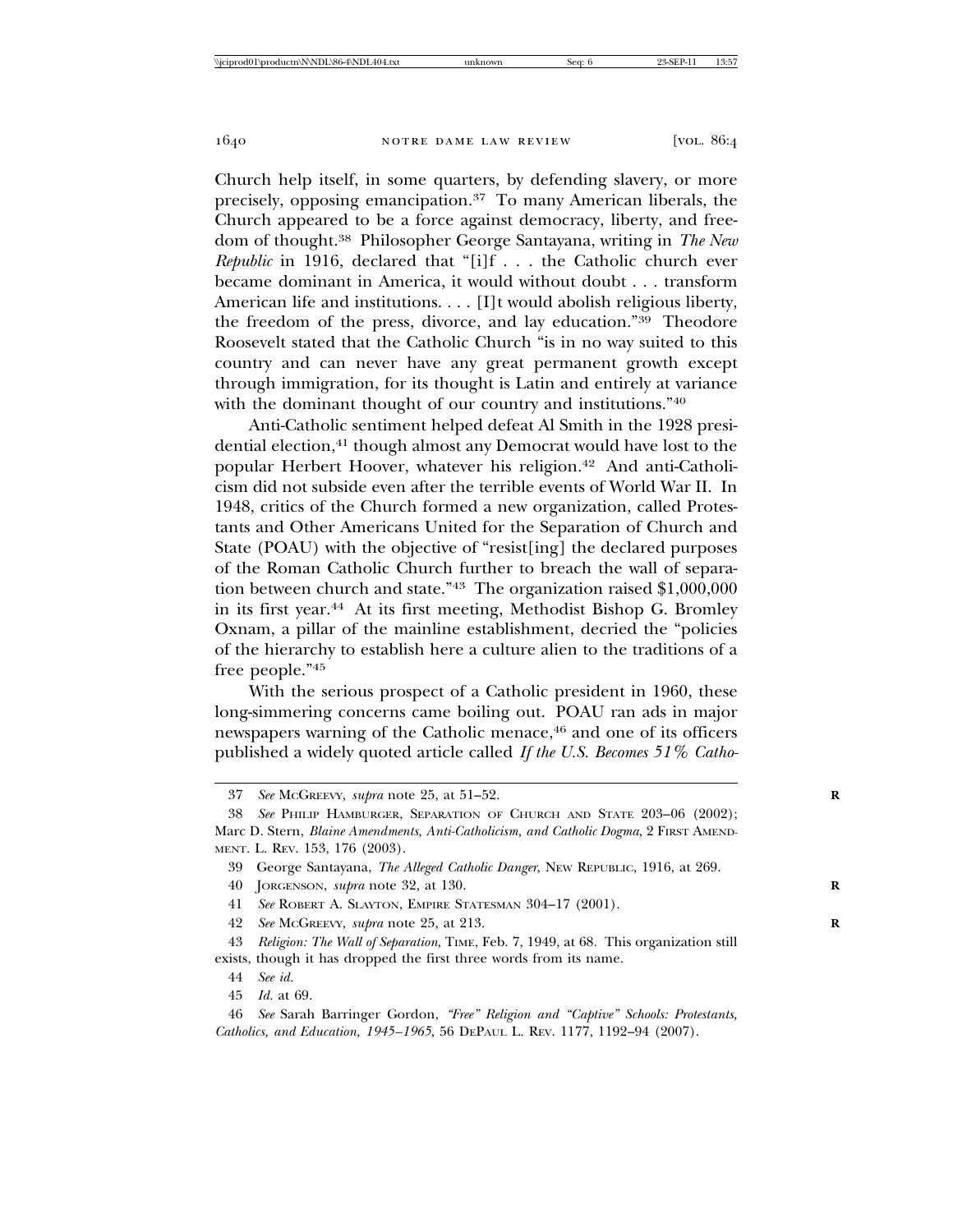*lic*. 47 Meanwhile, the National Association of Evangelicals issued a tract entitled *Shall America Bow to the Pope of Rome?*, arguing against an American ambassador to the Vatican.48

The fullest statement of the reasons for opposition to a Catholic president can perhaps be found in an editorial in the evangelical Protestant magazine, *Christianity Today*. Entitled *Bigotry or Smear?*, the editorial explained that "[f]ar from bigotry, opposition to the nomination and election of a Romanist is perfectly rational":49

Opposition to political Romanism is not unreasoning, because a Catholic in the presidency would be torn between two loyalties as no Protestant has ever been. A candidate may announce, and even sincerely believe, that he is immune to Vatican pressure; but can we be sure that he will not succumb in the confessional booth to threats of purgatory and promises of merit from the organization which he believes to hold the keys of heaven?

The Vatican does all in its power to control the governments of nations, and in the past and present it has often succeeded. The Pope favored Mussolini's conquest of Ethiopia. He made a concordat with Hitler, a concordat that still is in force in Germany as a last remnant of an evil rule. . . . We know that Romanists do not accept the separation of the Church and State; we know that they oppose a government's treating all churches alike; we know that they constantly seek tax money for their own uses.

Informed Protestants therefore believe, not at all irrationally, that the interests of the nation are safer in the hands of one who does not confess to a foreign, earthly power.<sup>50</sup>

The central elements in this indictment are that Catholic officials will not feel free to follow their own judgment but will submit to the dictates of the hierarchy, either because they believe the hierarchy has moral authority or because of fear of purgatory or excommunication, and that the Church will pursue religious hegemony whenever it has the opportunity. "Where the Romanists are strong enough, they persecute; where less strong, they oppress and harass; where they are in the minority, they seek special privileges, government favor, and more power."51

These sentiments were not confined to evangelicals or to backwoods bigots. The leader of the opposition to a Catholic president

<sup>47</sup> *See* C. Stanley Lowell, *If the U.S. Becomes 51% Catholic*, CHRISTIANITY TODAY, Oct. 27, 1958, at 8.

<sup>48</sup> *See* James DeForest Murch, *Shall America Bow to the Pope of Rome?*, UNITED EVAN-GELICAL ACTION, Nov. 1, 1951, at 12.

<sup>49</sup> *Bigotry or Smear?*, CHRISTIANITY TODAY, Feb. 1, 1960, at 20.

<sup>50</sup> *Id.*

<sup>51</sup> *Id.*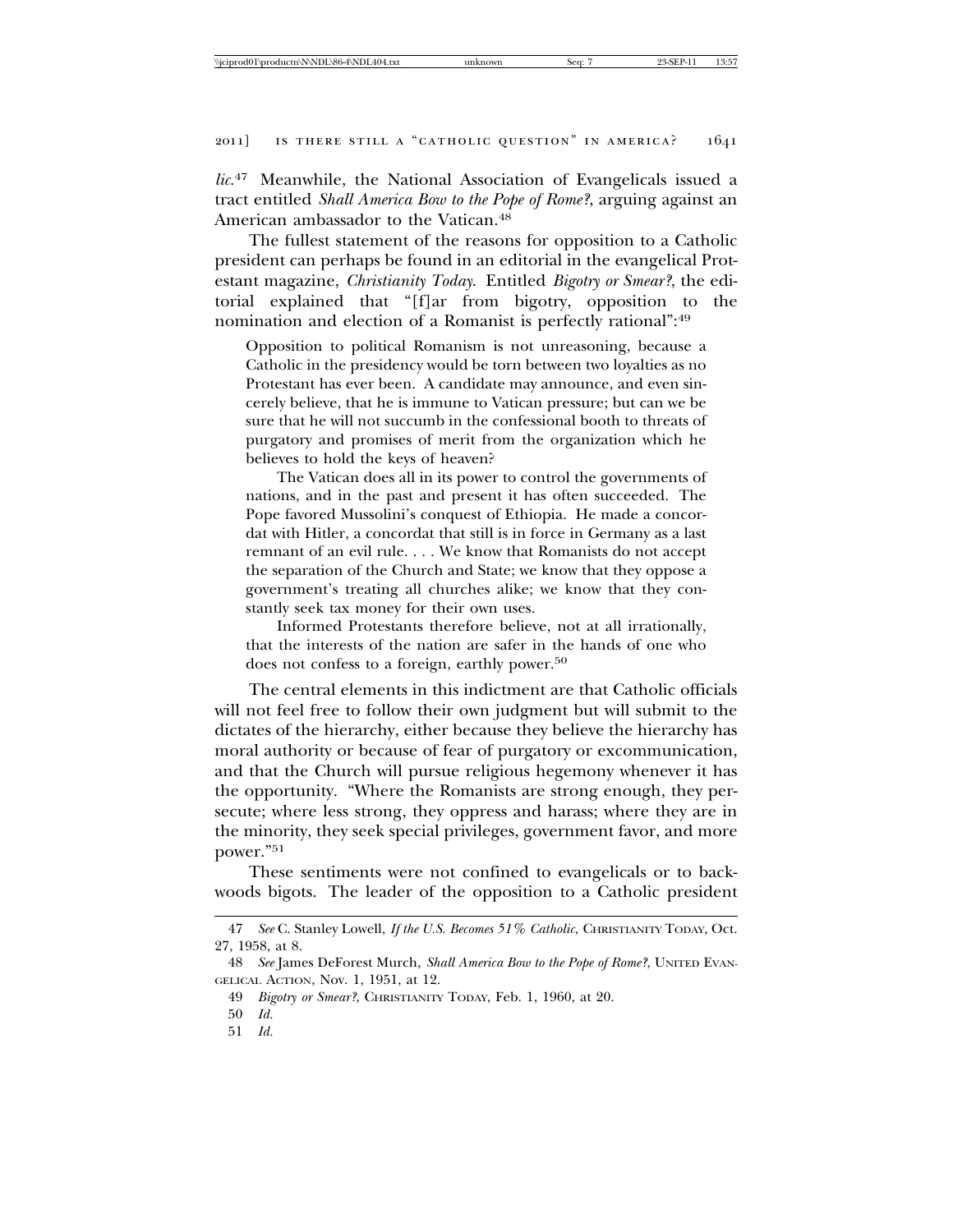was Norman Vincent Peale, minister of a posh society church on Fifth Avenue in Manhattan and best remembered as the author of *The Power of Positive Thinking*. 52 Peale played an integral role in the founding of a group called the National Conference of Citizens for Religious Freedom, designed to counter Kennedy's candidacy.53

Perhaps the leading anti-Catholic intellectual was Paul Blanshard, twin brother of the chair of the Philosophy Department at Yale and legal counsel to POAU.54 Just ten years before the Kennedy speech, Blanshard wrote a book entitled *American Freedom and Catholic Power*, first published as a series of articles in *The Nation*, 55 which then as now was the leading voice of the left-progressive side of the ideological spectrum. As a book it became a best-seller and a Book of the Month Club selection.56 It called for a "resistance movement" to the Catholic Church, to counter the "antidemocratic social policies of the hierarchy."57 Blanshard claimed that Catholic schools were "the most important divisive instrument in the life of American children"58 and blamed them for producing the bulk of "white criminals."59 The book garnered favorable comments from John Dewey, McGeorge Bundy, Bertrand Russell, Albert Einstein, and Horace Kallen.<sup>60</sup>

Dewey, America's foremost public philosopher, praised the book for its "exemplary scholarship, good judgment, and tact."61 One wonders what a tactless attack on the Catholic Church would look like. Dewey himself wrote an essay urging that giving aid to parochial schools should "be seen for what it is, namely, as the encouragement of a powerful reactionary world organization . . . with the resulting promulgation of principles inimical to democracy."62

Politically, although his Catholicism could help as well as hurt Kennedy's chances, the Gallup Poll early in the campaign found that when voters became aware of Kennedy's Catholicism, he lost about

57 PAUL BLANSHARD, AMERICAN FREEDOM AND CATHOLIC POWER 347 (2d rev. ed. 1958).

62 John Dewey, *Implications of S. 2499*, NATION'S SCHS., Mar. 1947, *reprinted in* 15 JOHN DEWEY, THE LATER WORKS, 1925–1953, 285 (Jo Ann Boydston ed., 1989).

<sup>52</sup> *See* THOMAS J. CARTY, A CATHOLIC IN THE WHITE HOUSE? 50–52 (2004).

<sup>53</sup> *See id.* at 58–60.

<sup>54</sup> *See* MCGREEVY, *supra* note 25, at 169. **R**

<sup>55</sup> *See id.* at 166.

<sup>56</sup> *See id.*

<sup>58</sup> *Id.* at 340.

<sup>59</sup> *Id.* at 105.

<sup>60</sup> *See* MCGREEVY, *supra* note 25, at 167. **R**

<sup>61</sup> *Id.*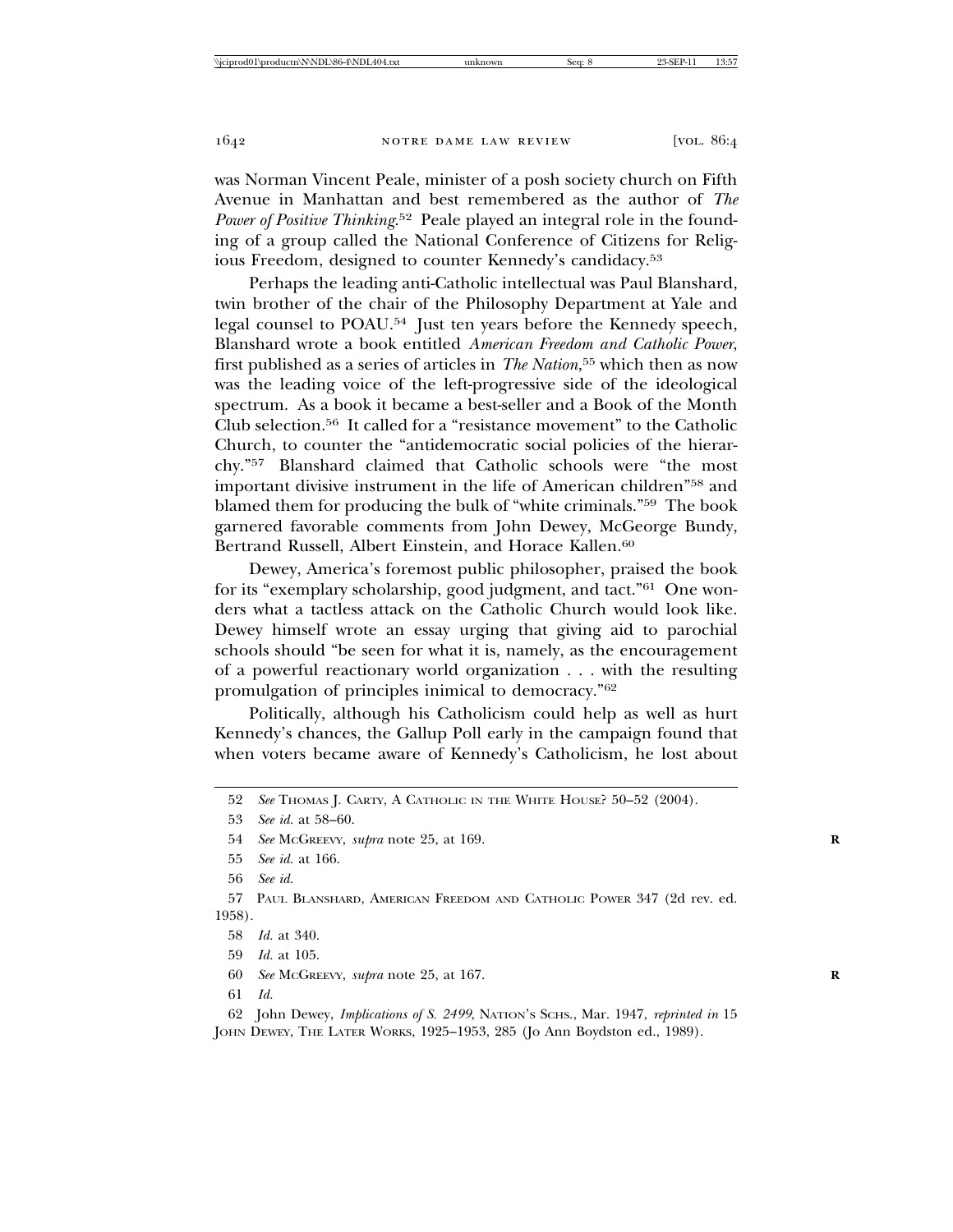seven percent of his support.63 This slip could make the difference in swing states like Texas, Missouri, Michigan, and West Virginia. Democratic Party operatives were alarmed.64

The Houston speech was Senator Kennedy's answer to these charges. It has gone down in history as one of the finest and most effective speeches ever made by a candidate for president of the United States.65 Two days after the speech, the *New York Times* headline reported *Protestant Group Applauds Kennedy for Houston Speech*. 66 The article quoted a statement by Peale's Committee for Religious Freedom calling the speech "the most complete, unequivocal and reassuring statement which could be expected of any person in his position"—though the committee still declined to be satisfied until the Catholic Church itself endorsed Kennedy's position.<sup>67</sup>

Kennedy ultimately got about thirty-four percent of the white Protestant vote,<sup>68</sup> approximately the same percentage that Adlai Stevenson had received in 1956.69 But he got eighty-three percent of the Catholic vote,<sup>70</sup> instead of the forty-five percent Stevenson had gotten.71 That is how Kennedy defeated Richard Nixon: he neutralized anti-Catholic sentiment while rallying Catholics, including Catholic Republicans, to his support. It was an extremely effective speech.

But I want to reflect upon Kennedy's speech not as a political campaign tactic, but as the first and most important statement by a member of a religious minority running for high political office in the United States, addressing the relation of his religious faith to the demands of public service:

[C]ontrary to common newspaper usage, I am not the Catholic candidate for President. I am the Democratic Party's candidate for President who happens also to be a Catholic. I do not speak for my church on public matters—and the church does not speak for me.

71 *Id.*

<sup>63</sup> *See* George Gallup, *Kennedy Chance Hurt by Religion Factor*, L.A. TIMES, May 7, 1959, at 25.

<sup>64</sup> *See* CARTY, *supra* note 52, at 78, 141–42; CASEY, *supra* note 8, at 68–70, 158. **R**

<sup>65</sup> *See, e.g.*, *Top 100 American Speeches of the 20th Century*, U. WIS.-MADISON NEWS, http://www.news.wisc.edu/misc/speeches (last visited June 18, 2011) (displaying the results of a scholarly study ranking Kennedy's address as the ninth greatest American speech of the twentieth century).

<sup>66</sup> *See* Peter Braestrup, *Protestant Group Applauds Kennedy for Houston Speech*, N.Y. TIMES, Sept. 14, 1960, at 33.

<sup>67</sup> *Id.*

<sup>68</sup> CASEY, *supra* note 8, at 200. **R**

<sup>69</sup> *Id.*

<sup>70</sup> *Id.*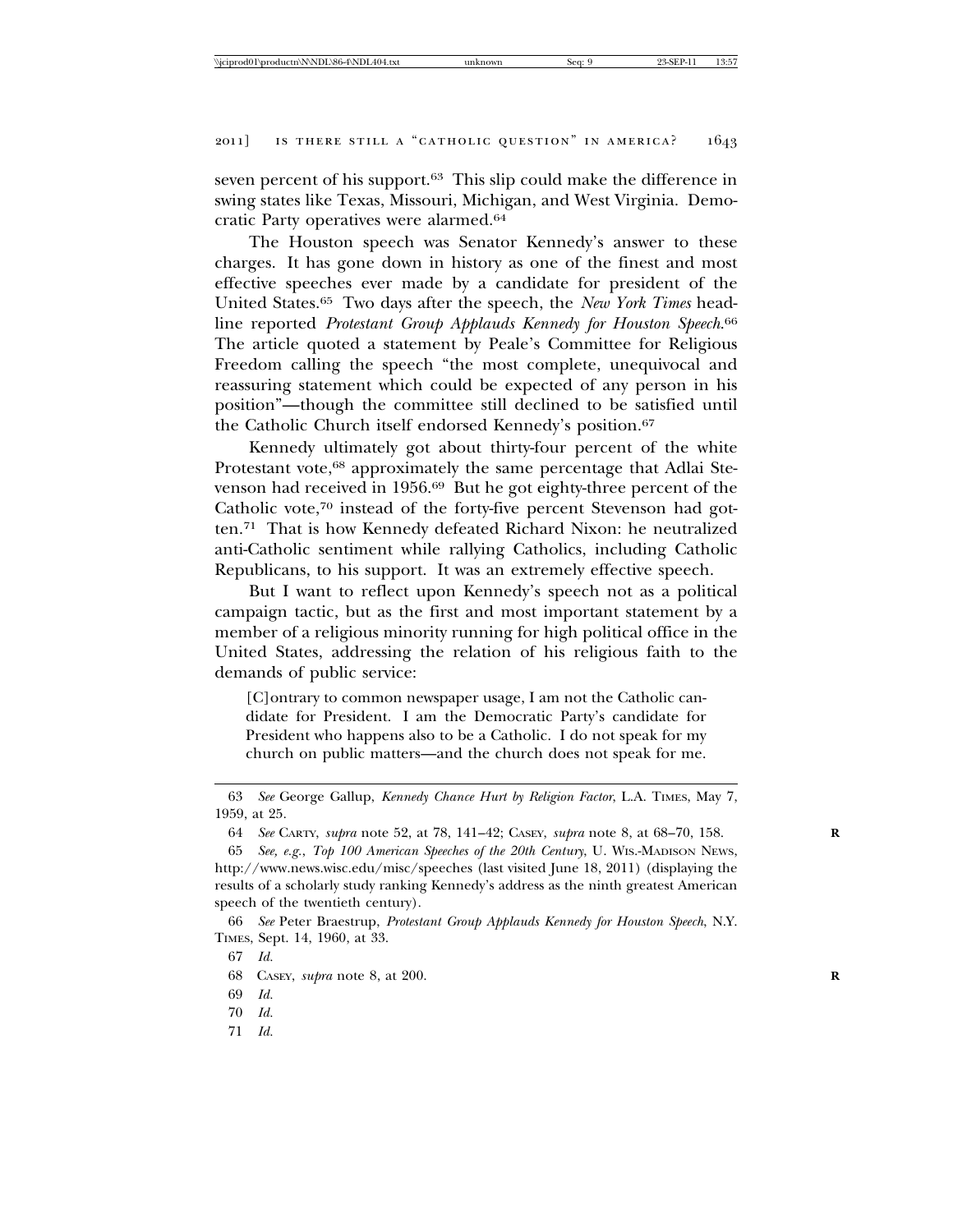Whatever issue may come before me as President—on birth control, divorce, censorship, gambling or any other subject—I will make my decision in accordance with these views, in accordance with what my conscience tells me to be the national interest, and without regard to outside religious pressure or dictates. And no power or threat of punishment could cause me to decide otherwise.

But if the time should ever come—and I do not concede any conflict to be even remotely possible—when my office would require me to either violate my conscience or violate the national interest, then I would resign the office; and I hope any conscientious public servant would do the same.72

This was the most important passage of his speech. It was the basis for the *New York Times* headline the next morning: *Kennedy Assures Texas Ministers of Independence*. 73 It addressed the critics' most powerful fear that Catholic officeholders would follow the instructions of the Catholic hierarchy on matters of public policy such as birth control, divorce, education, or foreign policy—either because they regarded the Church as having final authority on matters touching morality or because of threats of excommunication.74 By assuring his audience that he would use his own independent judgment, Kennedy largely put that concern to rest.75

Significantly, this part of the speech does not announce any political principle distinctive to religion. As far as this passage is concerned, it would be just as objectionable for a politician to take orders from a labor union leader, a political boss, a newspaper, or a campaign contributor as it would be to take orders from a church leader. As Americans, we want our leaders to exercise independent judgment. That is what Kennedy promised. Whatever his audience may have heard or thought, this part of the speech did not lay down special rules for religious influences on politics.

Even so, one might find some of his language in this passage excessive. He says he is the Democratic Party's candidate for President, who "happens also to be a Catholic."76 The words are jarring. Most religious people have reasons for being of a particular faith, which matter and which say something about their understanding of authority and of the ways God works in the world. They do not simply

<sup>72</sup> Kennedy, *supra* note 1. **R**

<sup>73</sup> *See* W.H. Lawrence, *Kennedy Assures Texas Ministers of Independence*, N.Y. TIMES, Sept. 13, 1960, at 1.

<sup>74</sup> *See id.*

<sup>75</sup> *See id.*

<sup>76</sup> Kennedy, *supra* note 1. **R**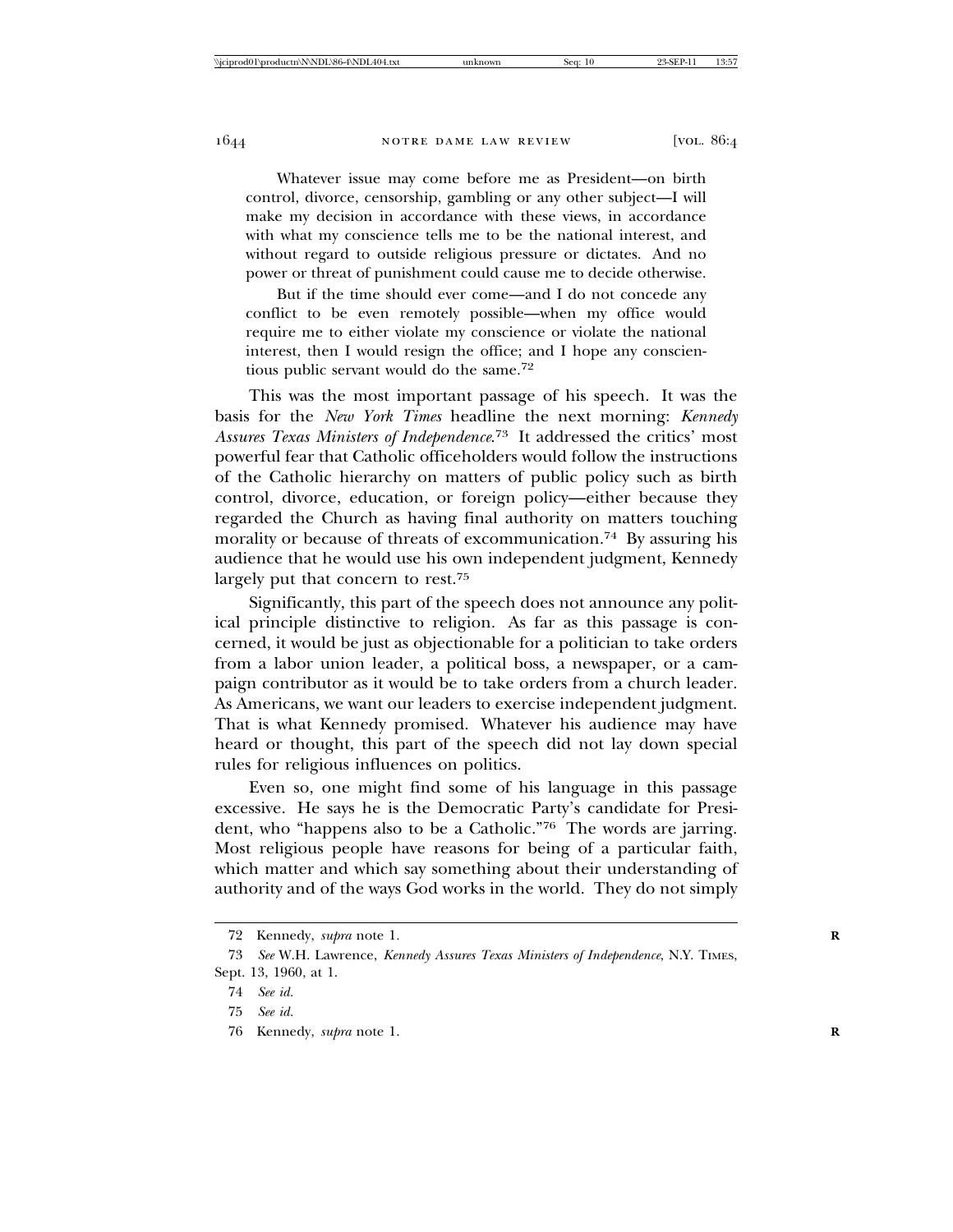"happen" to be of one creed or another. Religion is too deeply a part of moral and intellectual identity to be dismissed as a happenstance.

The untroubled way in which Kennedy cabins his religion is also conspicuous: "I believe in a president whose religious views are his own private affair, neither imposed by him upon the nation or imposed by the nation upon him as a condition to holding that office."77 Senator Kennedy says that religion is his "private affair,"78 apparently irrelevant to his public service. That is why he regards it as so unfair for people to be asking these questions instead of focusing on the "real issues." As he put it in the quote that began this Essay, the kind of church he believes in is "important only to me."79 Would Kennedy say the same about other important associations? What if he belonged to the NRA, or the Sierra Club, or the Council on Foreign Relations? Or any other group that takes positions on matters of public import? Is it unfair for voters to inquire how these memberships might reflect or influence his public views? Why is religion different?

This brings me to my first reservation about Kennedy's speech: it is entirely negative and defensive. He tells us why we should not vote *against him* because of his Catholicism. He does not offer any hint of a reason why his Catholicism might be an attractive feature even to some non-Catholics.

On every issue Kennedy mentions in the speech, with one possible exception, he distances himself from positions of the Catholic Church:

I ask you tonight to follow in that tradition—to judge me on the basis of my record of fourteen years in Congress—on my declared stands against an Ambassador to the Vatican, against unconstitutional aid to parochial schools, and against any boycott of the public schools (which I have attended myself.) $80$ 

He is against an ambassador to the Vatican. He thinks aid to parochial schools is unconstitutional. He would make up his own mind on issues of birth control, divorce, censorship, gambling, "in accordance with what my conscience tells me to be in the national interest, and without regard to outside religious pressure or dictates."<sup>81</sup> This invites the question: Would a Catholic politician be disqualified from office, in Kennedy's estimation, if he *agreed* with his church's position, or if

81 *Id.*

<sup>77</sup> *Id.*

<sup>78</sup> *Id.*

<sup>79</sup> *Id.*

<sup>80</sup> *Id.* Kennedy attended public school from kindergarten through second grade.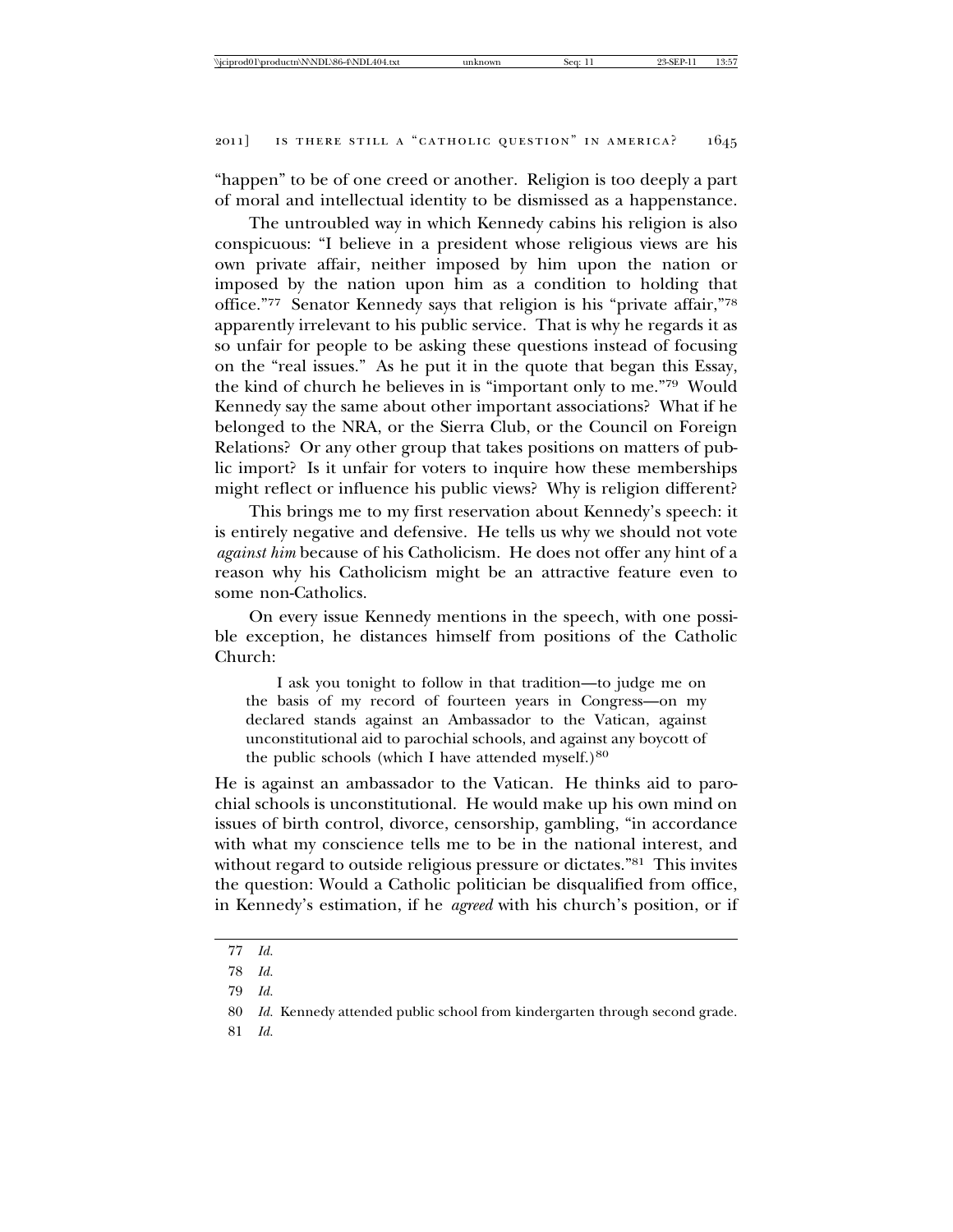his conscience were formed, at least in part, by the teachings of his church?

And was there nothing in the social teaching of the Church to which Kennedy could point with pride and approval? One would never know from Kennedy's speech, for example, that the Catholic Church had been a strong and early supporter of labor unions and was leading the way on the issue of racial desegregation.<sup>82</sup> In 1946, ten years before *Brown v. Board of Education II*, 83 the Catholic diocesan school district of St. Louis was the first school system in the South to desegregate, and did so over vociferous local opposition.84

It was the hierarchical and undemocratic character of the Catholic Church, which so concerned many Americans, that enabled it to take this stand. In the more democratic Protestant churches, any southern clergyman who dared to oppose segregation would have risked expulsion from the pulpit. But in St. Louis and later in other cities of the south, determined bishops and archbishops ran roughshod over local prejudices, often dismissing and sometimes even excommunicating local priests who resisted their decrees about desegregation of Catholic churches and schools.85

More broadly, the emphasis of Catholic social thought for the past several hundred years has been on the importance of the common good—a rejection of both the radical individualism of liberal capitalism and the totalitarianism of socialism and communism.86 In many ways, Catholic social teaching about the subordination of private interests to the common good has a deeper connection to the Puritan and republican origins of the American Republic than does subsequent liberal individualism. These teachings would seem to be congenial to Kennedy as a liberal Democrat. Why was he unwilling to mention them?

Perhaps on some public issues there is no logical relation between church teaching about faith and morals and a statesman's conclusions about public policy. Foreign affairs—even whether to send an ambassador to the Vatican—might generally fall into that category. So might much of the important work of the federal government, where issues revolve around contested means rather than ends. But with respect to some of the issues singled out by Kennedy for

<sup>82</sup> *See* MCGREEVY, *supra* note 25, at 130–31, 209–10. **R**

<sup>83 349</sup> U.S. 294 (1955).

<sup>84</sup> *See* MCGREEVY, *supra* note 25, at 210. **R**

<sup>85</sup> *See id.*

<sup>86</sup> *See* Angela C. Carmella, *A Catholic View of Law and Justice*, *in* CHRISTIAN PERSPEC-TIVES ON LEGAL THOUGHT 255, 265–68 (Michael W. McConnell, Robert F. Cochran, Jr. & Angela C. Carmella eds., 2001).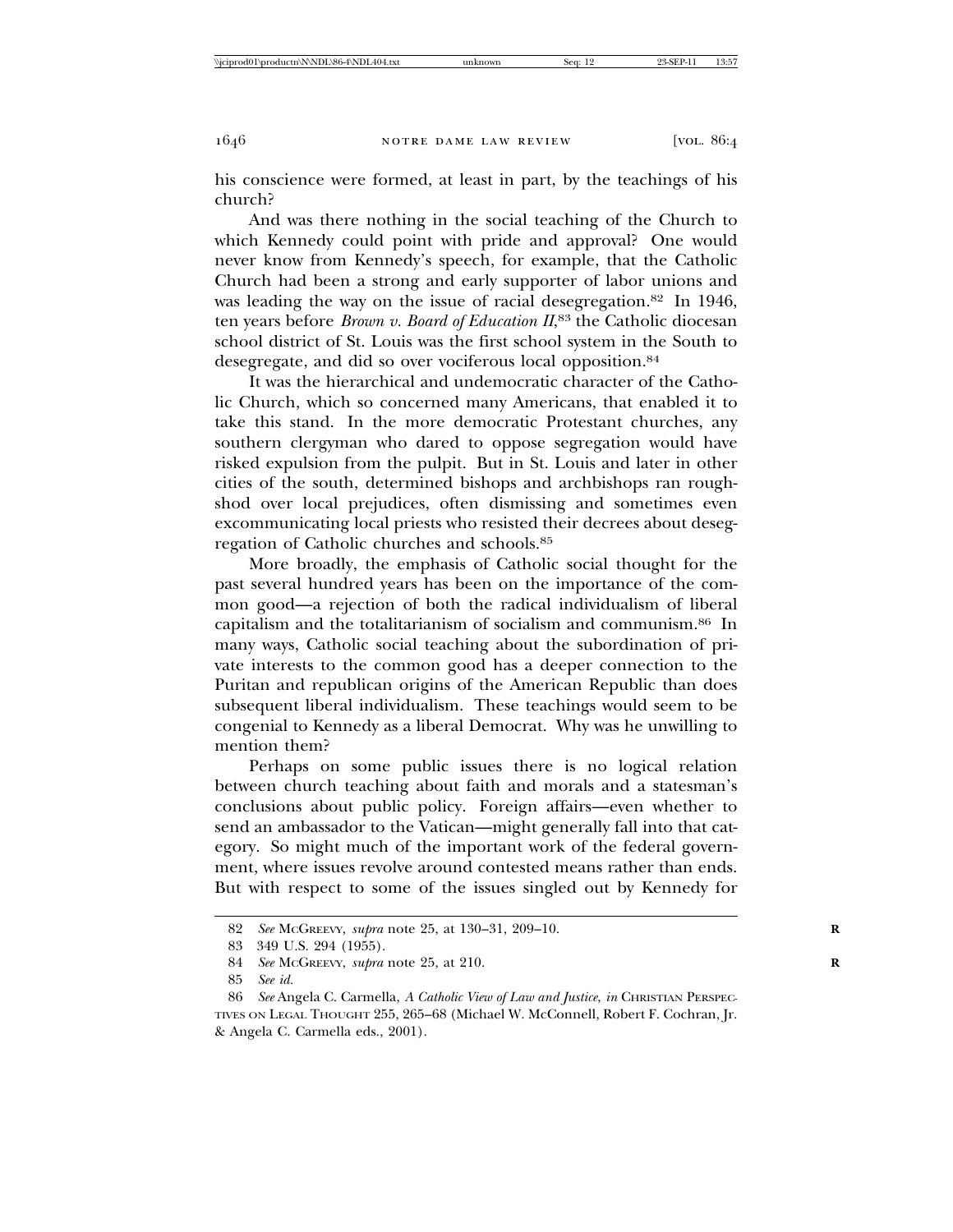mention—divorce, gambling, birth control—it is hard to see how to disaggregate morality from policy. Morality and public policy have different purposes, but unless the common good is an amoral concept, they often substantially overlap. For example, if gambling is a kind of sickness, and profit from gambling a form of exploitation (especially of the poor), could a conscientious Catholic official advocate government promotion of a lottery? It would have been especially interesting to hear Kennedy apply Catholic social thought, to the extent he agreed with it, to the issue of abortion, which was just beginning to be controversial in 1960. He might have found his evangelical listeners receptive to the message. It might have suggested to them an affirmative reason, grounded in the public good, to doubt that religious beliefs should be regarded as purely private.

This brings us to the issue of the separation of church and state, which occupied the greatest part of Kennedy's speech. This was a delicate issue because official Catholic teaching on the subject of churchstate separation was in flux, caught between traditional European Catholic hostility to anticlerical liberalism on the French Revolutionary model and more modern, American-style benevolent neutrality toward religion.87 At the time of Kennedy's speech, a number of Vatican pronouncements condemning church-state separation were still extant and theoretically authoritative,<sup>88</sup> even though many Catholics, especially in America, regarded them as anachronistic.89 The Church appeared to embrace religious freedom only when Catholics were in a minority, but not necessarily thereafter.90

America's leading Catholic theologian of religious freedom, John Courtney Murray, had been ordered by his Jesuit superiors to stop working on the subject.<sup>91</sup> It was not until Vatican II, a few years after Kennedy's speech, that the Church adopted Father Murray's views and became an unequivocal advocate for religious freedom.92 It is therefore not surprising, and not entirely a result of bigotry, that critics of the Church dwelt on this subject. It was the most delicate prob-

89 *See id.*

90 *See Religion: Liberty & Catholicism*, TIME, Mar. 21, 1960, http://www.time.com/ time/magazine/article/0,9171,894816,00.html.

91 *See* MCGREEVY, *supra* note 25, at 207–08. **R**

92 *See* Mark S. Massa, *A Catholic for President?: John F. Kennedy and the* "*Secular*" *Theology of the Houston Speech, 1960*, 39 J. CHURCH & ST. 297, 313–14 (1997).

<sup>87</sup> *See* John J. Coughlin, *The Foundation of Human Rights and Canon Law*, *in* INTRAC-TABLE DISPUTES ABOUT THE NATURAL LAW 251, 265 (Lawrence S. Cunningham ed., 2009); Thomas A. Howard, *The Dialectic and the Double Helix*, FIRST THINGS, Mar. 2011, at 21.

<sup>88</sup> *See* Walter Kasper, *The Theological Foundations of Human Rights*, 50 JURIST 148, 153 (1990).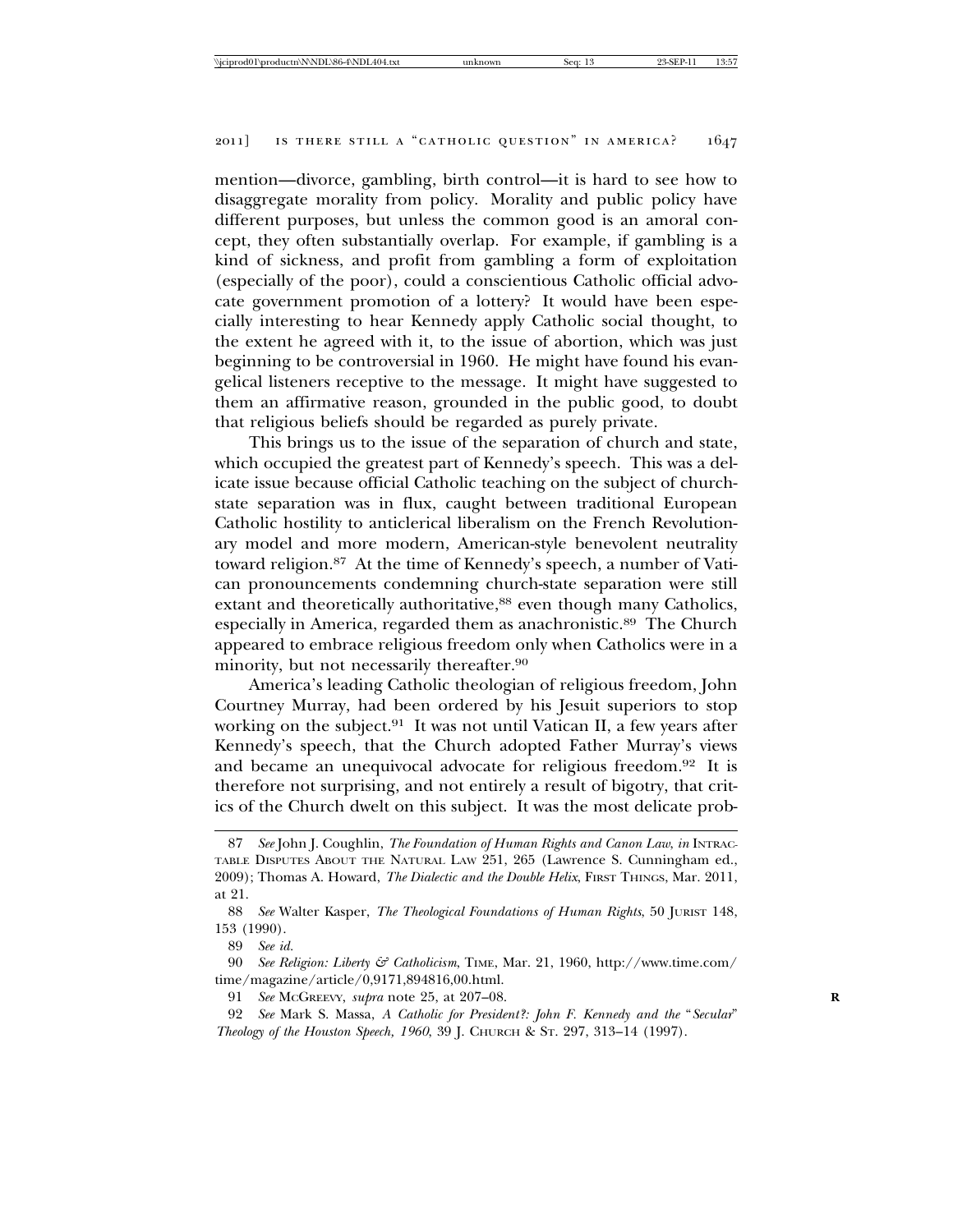lem for Kennedy to address. Indeed, we now know that Kennedy contacted John Courtney Murray in advance of the speech to ask whether it was even possible to square Catholic teaching with a belief in church-state separation.<sup>93</sup> Here is what Kennedy said:

I believe in an America that is officially neither Catholic, Protestant nor Jewish—where no public official either requests or accepts instructions on public policy from the Pope, the National Council of Churches or any other ecclesiastical source—where no religious body seeks to impose its will directly or indirectly upon the general populace or the public acts of its officials . . . .94

He returned to the issue a few moments later:

[J]udge me on the basis of my record of 14 years in Congress . . . instead of judging me on the basis of these pamphlets and publications we all have seen that carefully select quotations out of context from the statements of Catholic church leaders, usually in other countries, frequently in other centuries, and rarely relevant to any situation here, and always omitting, of course, the statement of the American Bishops in 1948 which strongly endorsed church-state separation, and which more nearly reflects the views of almost every American Catholic.

I do not consider these other quotations binding upon my public acts. Why should you?95

There are a number of points worth noting about this part of the speech. First, Kennedy's reference to official Vatican documents as "statements of Catholic church leaders, usually in other countries, frequently in other centuries," is an exceedingly odd way for a Catholic to describe official statements from the Vatican. That official church statements are usually made "in other countries" can scarcely be surprising in a worldwide, a Catholic, church, headed by the Pope in Rome. And that official church statements were frequently handed down in "other centuries" can scarcely be surprising in a centuries-old church that claims the authority of the Magisterium. Did Kennedy mean to imply that there is something suspect about statements made outside of the United States and prior to the Twentieth Century? No wonder that many of his Baptist listeners that day in Houston were pleased with his speech.

Second, it is striking that the only official church statement on any issue that Senator Kennedy embraced in his speech is a statement of the American Bishops in 1948. That statement, he says, "strongly

<sup>93</sup> *See id.* at 313.

<sup>94</sup> Kennedy, *supra* note 1. **R**

<sup>95</sup> *Id.*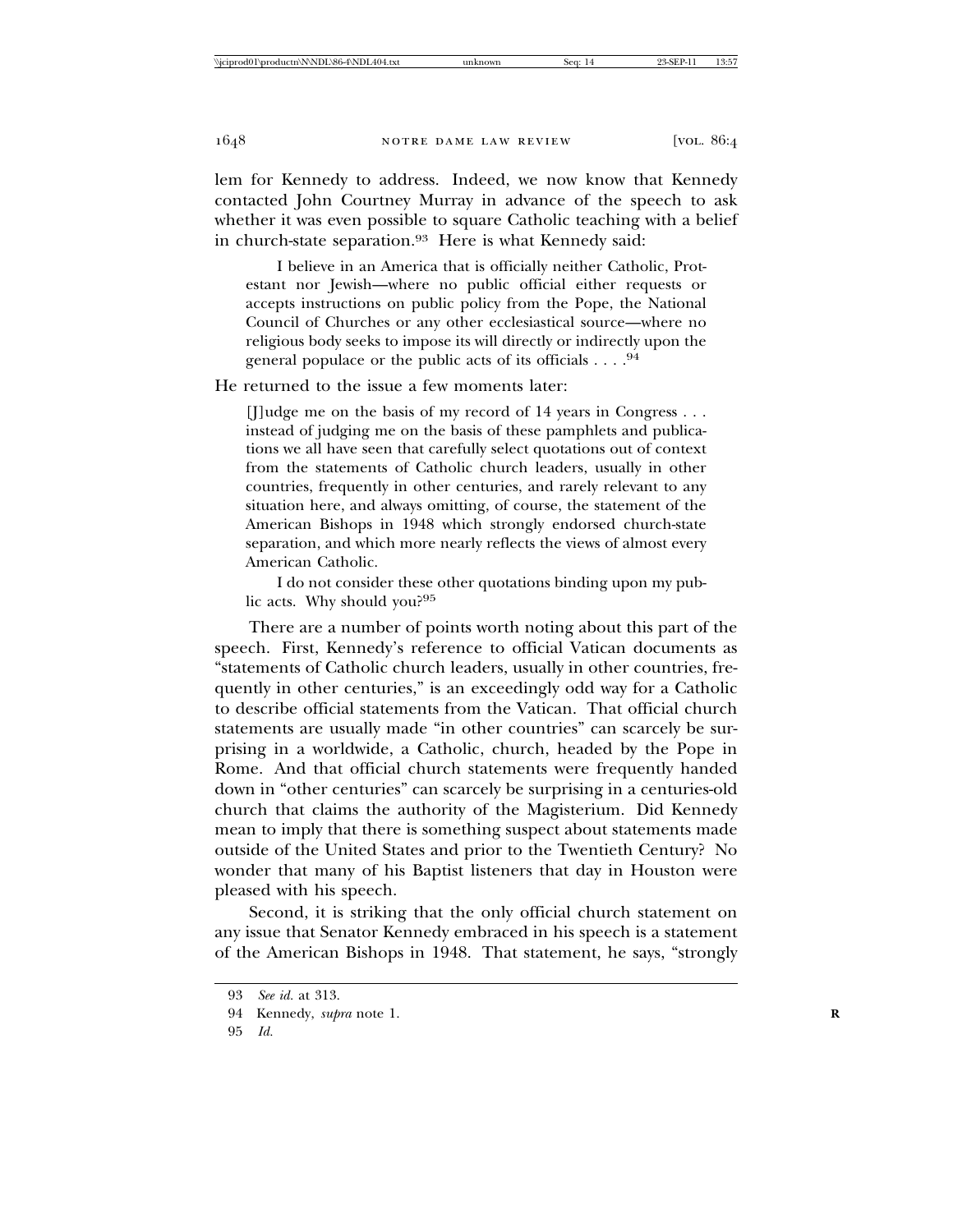endorsed church-state separation," and it "more nearly reflects the views of almost every American Catholic" than all those old documents from other countries and other centuries.<sup>96</sup> There is reason to think, though, that Kennedy misstated the substance of that statement. The 1948 statement of the American Bishops was reprinted in full on page 63 of the *New York Times* of November 21, 1948.97 The Bishops entitled their statement *The Christian in Action*; the *New York Times* headlined it *Statement by Catholic Bishops Attacking Secularism as an Evil*. 98

The Bishops' statement was a critique—not an embrace—of the idea of strict separation. It describes Jefferson's famous paraphrase of the First Amendment, the "wall of separation," as a "misleading metaphor."99 It offers an extended—and cogent—criticism of the Supreme Court's decisions in *Everson v. Board of Education*<sup>100</sup> and *Illinois ex rel McCollum v. Board of Education*. 101 It describes those decisions as "victories of secularism," and concludes with the "hope and pray[er] that the novel interpretation of the First Amendment recently adopted by the Supreme Court will in due process be revised."102

The Bishops affirmed what they called "our original American tradition of free cooperation between government and religious bodies—cooperation involving no special privilege to any group and no restriction on the religious liberty of any citizen."103 Cooperation, not separation, is the term the Bishops used, and their insistence on neutrality ("no special privilege") and the primacy of free exercise ("no restriction on religious liberty") were a far cry from Kennedy's "absolute separation."

<sup>96</sup> *Id.*

<sup>97</sup> *See Statement by Catholic Bishops Attacking Secularism as an Evil*, N.Y. TIMES, Nov. 21, 1948, at 63. Kennedy does not actually identify the statement to which he refers, but this was the only formal statement of the Bishops on the subject of church-state separation in 1948. In that same year, Archbishop John T. McNicholas of Cincinnati, chairman of the administrative board of the National Catholic Welfare Conference, did give an interview in which he denied any intention on the part of the Catholic Church to seek a union between church and state. *Denies Catholics Oppose Separation: Archbishop McNicholas Says Protestant Group Erred in Recent Manifesto*, N.Y. TIMES, Jan. 26, 1948. This seems to come closer to Kennedy's description in terms of content, but it was not a "statement of the American Bishops."

<sup>98</sup> *Statement by Catholic Bishops Attacking Secularism as an Evil*, *supra* note 97. **R**

<sup>99</sup> *See id.*

<sup>100 330</sup> U.S. 1 (1947).

<sup>101 333</sup> U.S. 203 (1948).

<sup>102</sup> *Statement by Catholic Bishops Attacking Secularism as an Evil*, *supra* note 97, at 63. **R** 103 *Id.*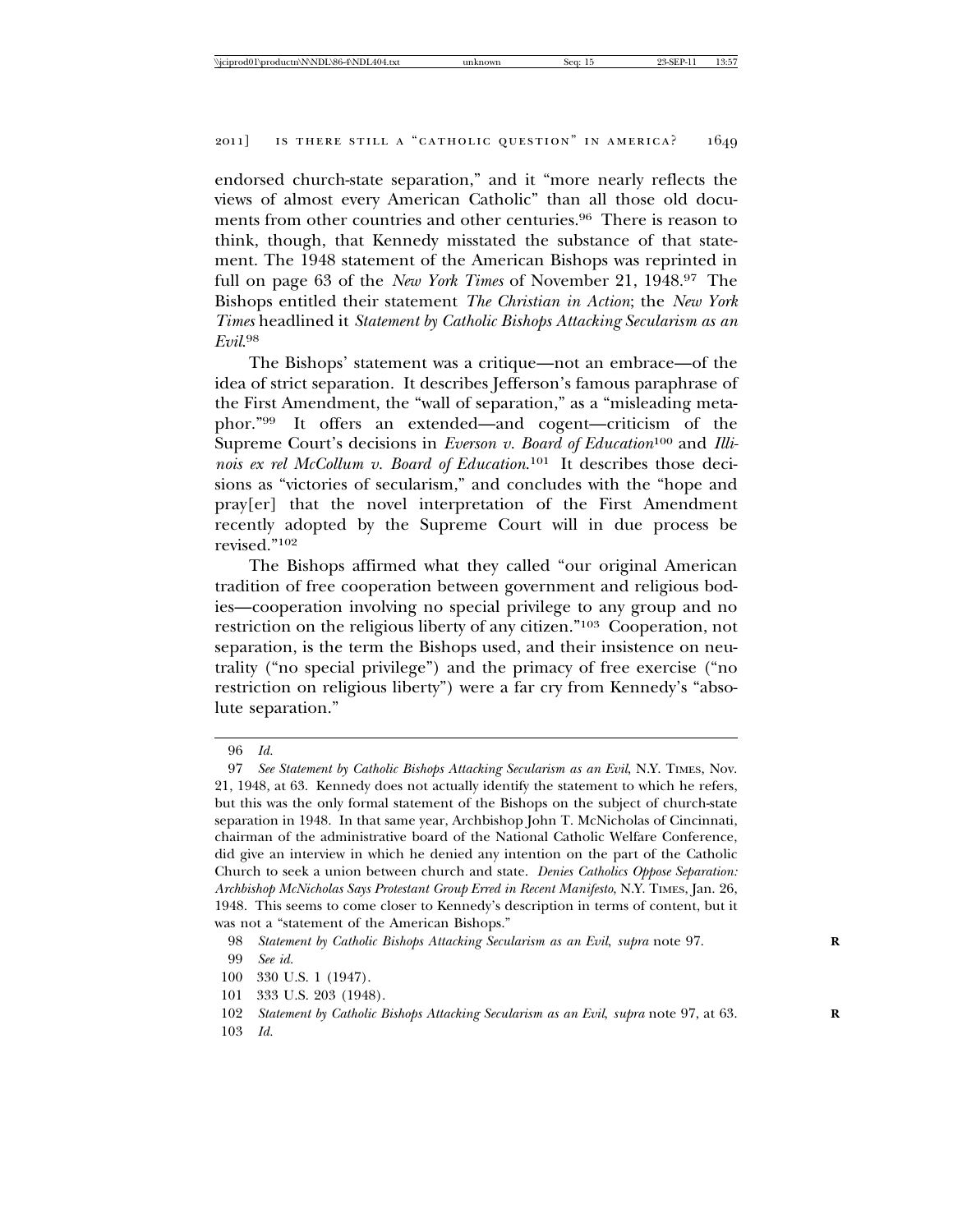Third, consider what Senator Kennedy's absolute separation between church and state entails, as a practical matter: "I believe in an America where the separation of church and state is absolute, where no Catholic prelate would tell the president (should he be Catholic) how to act, and no Protestant minister would tell his parishioners for whom to vote.  $\ldots$ ."<sup>104</sup> But is that really what the First Amendment says? I would have thought the opposite: Catholic prelates may tell the president whatever they wish and Protestant ministers the same. It is, of course, up to officeholders and voters what weight to give these pronouncements. The First Amendment does not begin "Prelates and Ministers shall make no pronouncements." It begins "Congress shall make no law."105 The First Amendment is not a limit on what churches or church leaders may say, and it is not a limit on what believers choose to agree or disagree with—quite the opposite. The First Amendment allows everyone, even church prelates, to speak their peace, leaving it to citizens to decide how to vote and officeholders to decide how to govern.

Look, for example, at the webpage of the U.S. Conference of Catholic Bishops.106 It links to official statements of the Bishops on genetic testing, aging, Native Americans, immigration, war, capital punishment, welfare policy, disability, and any number of other subjects.107 It is hard to believe Kennedy thought there was anything amiss about his church attempting to apply moral teachings to these public issues. Either he must have been misleading his audience, or he was embracing a radically secularist visition of the First Amendment more akin to French *laïcité* than to American pluralism.

The other practical implication of separation, according to Kennedy, is that no church or church school may be granted public funds. Now, if he means that church schools may not be given funds because they are church schools, that is surely correct. But no one was proposing that. In 1960, the question was whether public funds could be used to provide transportation, textbooks, school lunches, health services, or possibly tuition assistance at all accredited schools, on a neutral basis.108 Kennedy seems to be saying that such assistance would

<sup>104</sup> Kennedy, *supra* note 1.

<sup>105</sup> U.S. CONST. amend. I.

<sup>106</sup> U.S. CONF. CATH. BISHOPS, http://www.nccbuscc.org (last visited June 18, 2011).

<sup>107</sup> *See Alphabetical Listing of Statements & Speeches*, U.S. CONF. CATH. BISHOPS, http:/ /www.nccbuscc.org/statements.shtml (last visited June 18, 2011).

<sup>108</sup> *See, e.g.*, Paul G. Kauper, *The Warren Court: Religious Liberty and Church-State Relations*, 67 MICH L. REV. 269, 284–86 (1968) (explaining how the Supreme Court decision in Board of Education v. Allen, 392 U.S. 236 (1968), resolved the issue by finding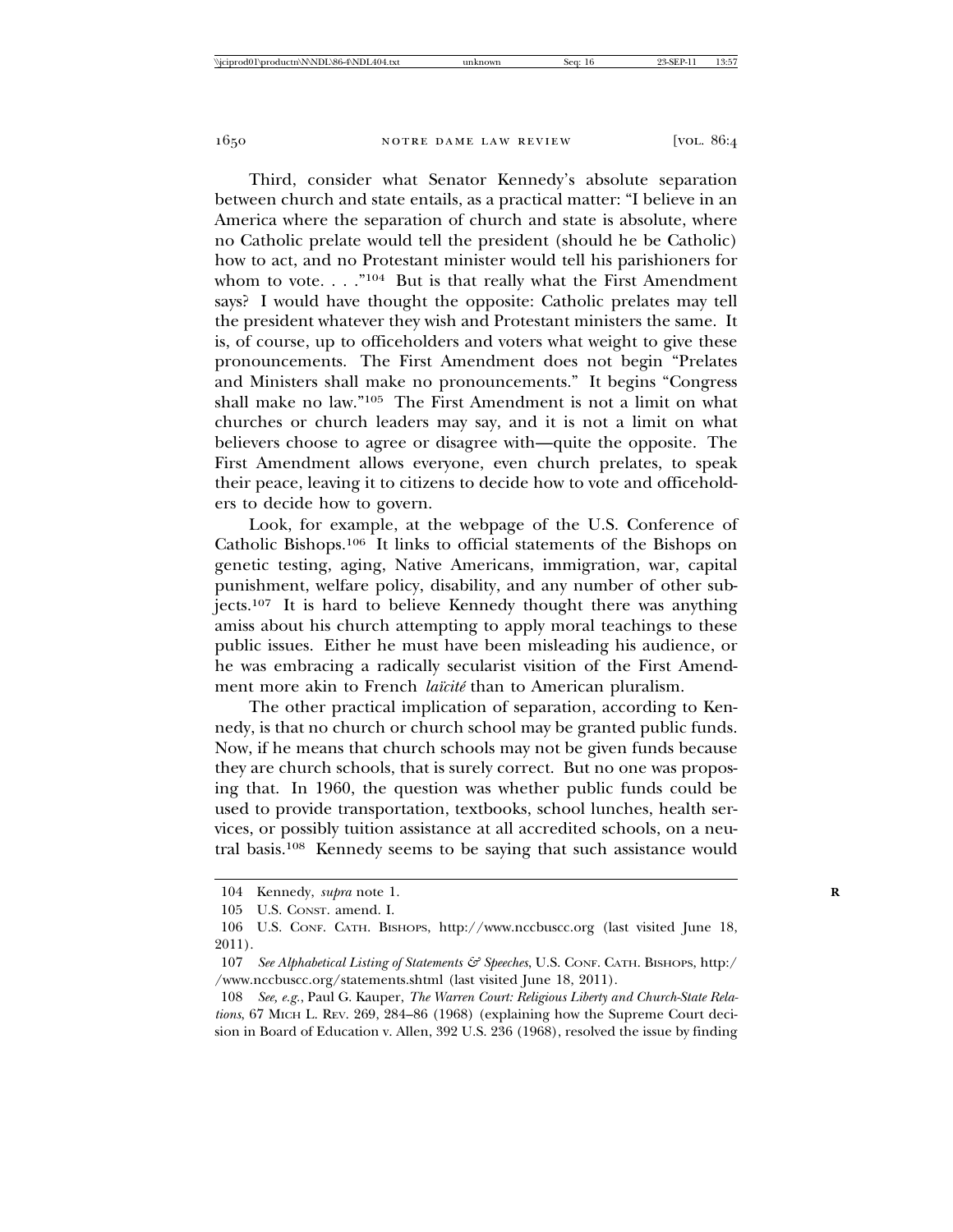be unconstitutional. Now we know, or think we know, different; the Supreme Court has held that so long as aid is entirely neutral and no funds pass directly from the government into church school coffers, the First Amendment permits such assistance.109 It would have been interesting to hear Kennedy explain why he thought otherwise.

Indeed, shortly after Kennedy's assassination, Congress enacted the first significant bill providing federal aid to education, the Elementary and Secondary Education Act of 1965.110 It provided aid to economically and educationally disadvantaged children, and explicitly treated all schools neutrally—extending aid to public and private, religious and secular schools, without discrimination.111 And every federal statute providing aid to education contained a similar neutrality requirement until the recent stimulus package in the last Congress.112 Thus, it was not politically necessary for Senator Kennedy to take the position he did.

Interestingly, although Senator Kennedy told his audience he was opposed to aid to parochial schools, as a congressman from the most Catholic congressional district in the United States, he had supported federal funding of textbooks,<sup>113</sup> medical care,<sup>114</sup> and school lunches115 for nonpublic, including religious, schools. I say that not to criticize; I have defended the neutral provision of aid to religious along with secular schools, and regard this aid as in accordance with the best of our constitutional traditions. I only wish Senator Kennedy had explained these things more candidly to his audience.

In his haste to distinguish himself from Catholic teaching in opposition to strict separation, Senator Kennedy fell headlong into the misconceptions of his most bitter opponents. POAU might well

114 *See* ROBERT DALLEK, AN UNFINISHED LIFE: JOHN F. KENNEDY, 1917–1963, at 147 (2003); Carty, *supra* note 113, at 142. **R**

115 *See* DALLEK, *supra* note 114, at 147. **R**

that the use of funds for secular textbooks used in parochial schools was constitutional).

<sup>109</sup> *See* Zelman v. Simmons-Harris, 536 U.S. 639 (2002); Mitchell v. Helms, 530 U.S. 793 (2000).

<sup>110</sup> Pub. L. No. 89-10, 79 Stat. 27 (codified as amended in scattered sections of 20 U.S.C.).

<sup>111</sup> *See id.* § 203(a)(3)(B), 79 Stat. at 37 (requiring that states seeking aid provide assurance that the funds "will be provided on an equitable basis for the use of children and teachers in private elementary schools in the state").

<sup>112</sup> *See* American Recovery and Reinvestment Act of 2009, Pub. L. No. 111-5, 123 Stat. 115.

<sup>113</sup> *See* Thomas J. Carty, *Secular Icon or Catholic Hero?: Religion and the Presidency of John F. Kennedy*, *in* RELIGION AND THE AMERICAN PRESIDENCY 139, 142 (Mark J. Rozell & Gleaves Whitney eds., 2007).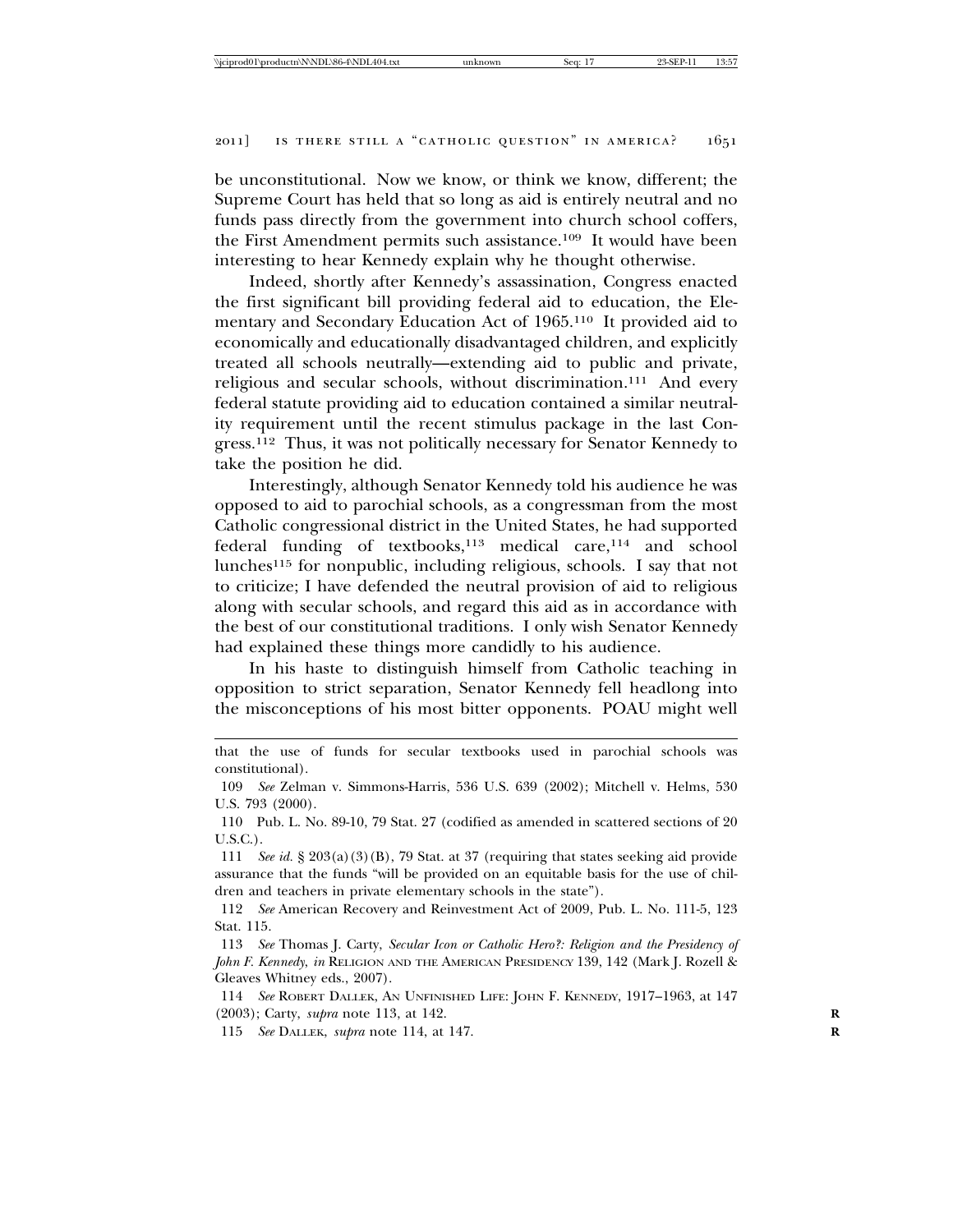think that religious authorities cannot attempt to influence public policy directly or indirectly, and that religiously affiliated schools, hospitals, orphanages, and social welfare activities must be excluded from the benefits of publicly funded programs, but Kennedy should not have agreed with them—and nor should the evangelical ministers in that room. Anti-Catholicism led many Protestants to take positions that no seriously religious or civil libertarian American should have espoused. For the Catholic Bishops were right, in their 1948 statement: a certain extreme version of separationism is really nothing more than the establishment of secularism.

The irony is that the Baptist and other evangelical ministers in attendance should have been more disturbed at what Senator Kennedy was disavowing than at any supposed threat from a Catholic president. The critique of Catholic officeholders published in *Nation* and endorsed by John Dewey and others was not a critique just of Catholic officeholders or of Catholic influence on democracy. It was a denunciation of any seriously religious foundations for political action, and a denial of the right of religious institutions to share evenhandedly in the benefits of public programs. If it is improper for a Catholic politician to draw guidance on issues from the moral teachings of Catholic prelates, it is no more proper for Baptists or Presbyterians or Jews to do the same. As Archbishop Charles Chaput of Denver put it recently, Kennedy's "Houston remarks profoundly undermined the place not just of Catholics, but of *all* religious believers, in America's public life and political conversation."116

What, then, was the importance of Kennedy's Catholicism in the election of 1960? Toward the end of his speech, he explains:

But I do not intend to apologize for these views to my critics of either Catholic or Protestant faith—nor do I intend to disavow either my views or my church in order to win this election.

If I should lose on the real issues, I shall return to my seat in the Senate, satisfied that I had tried my best and was fairly judged. But if this election is decided on the basis that 40 million Americans lost their chance of being President on the day they were baptized, then it is the whole nation that will be the loser, in the eyes of Catholics and non-Catholics around the world, in the eyes of history, and in the eyes of our own people.117

<sup>116</sup> Charles J. Chaput, Archbishop of Denver, The Vocation of Christians in American Public Life (Mar. 1, 2010) (transcript available at http://www.archden.org/repository//Documents/ArchbishopChaputCorner/Addresses/HoustonBaptistUniv\_3.1. 10.pdf).

<sup>117</sup> Kennedy, *supra* note 1. **R**